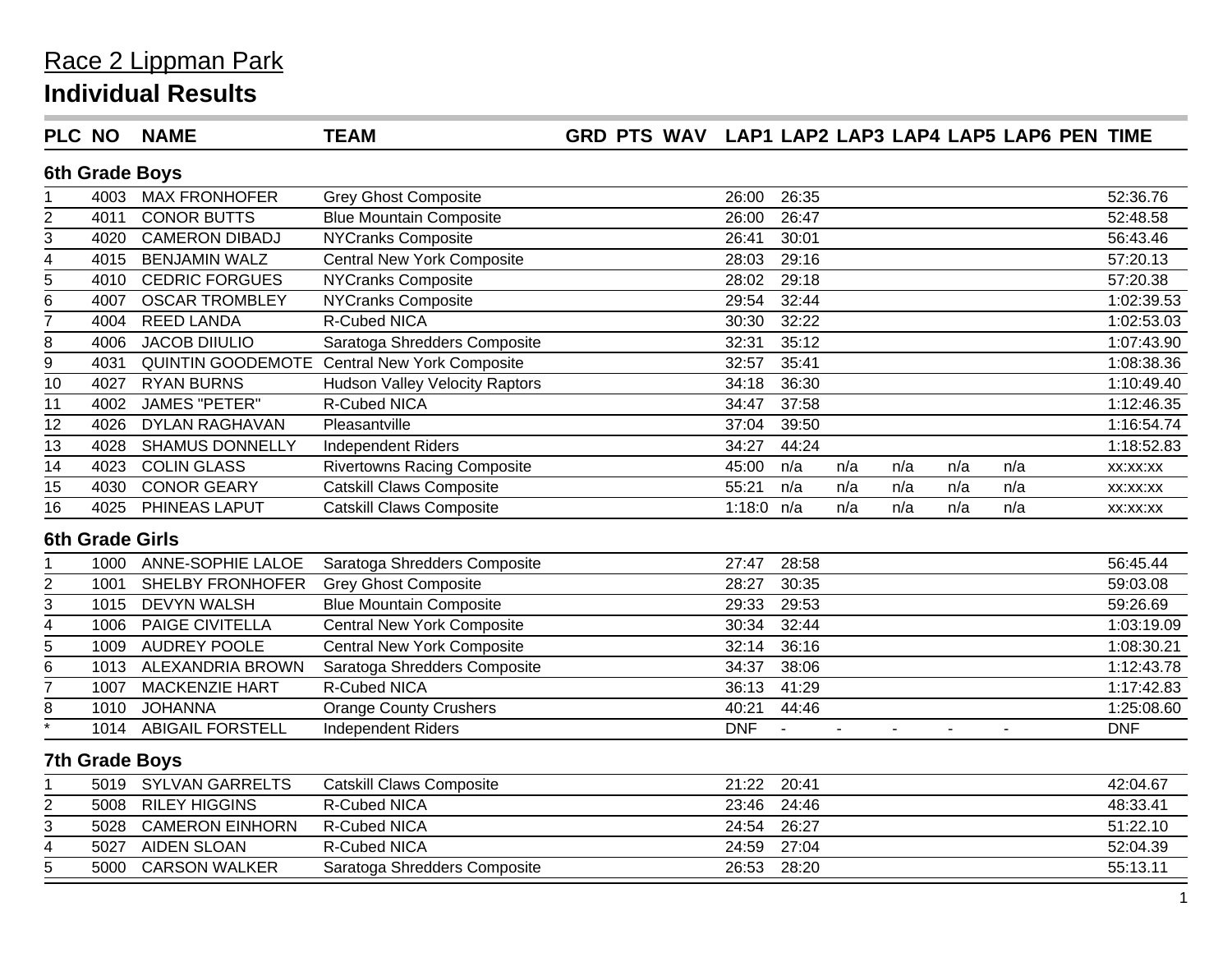| <b>PLC NO</b>     |                        | <b>NAME</b>             | <b>TEAM</b>                           |            | GRD PTS WAV LAP1 LAP2 LAP3 LAP4 LAP5 LAP6 PEN TIME                           |                  |
|-------------------|------------------------|-------------------------|---------------------------------------|------------|------------------------------------------------------------------------------|------------------|
| 6                 | 5025                   | <b>EMMETT KOPELOFF</b>  | <b>Blue Mountain Composite</b>        | 26:56      | 28:34                                                                        | 55:30.25         |
| $\overline{7}$    | 5023                   | <b>JUSTIN COLT</b>      | <b>Orange County Crushers</b>         | 28:06      | 29:09                                                                        | 57:16.35         |
| 8                 | 5026                   | <b>HARRISON GREDICK</b> | Pleasantville                         | 29:23      | 30:16                                                                        | 59:40.28         |
| 9                 | 5020                   | <b>AMON OLIVER</b>      | <b>Galena Growlers Composite</b>      | 28:09      | 33:01                                                                        | 1:01:11.06       |
| $\overline{10}$   | 5021                   | <b>LUCAS HEFFERN</b>    | Niskayuna/Mohawk Composite            | 30:36      | 32:21                                                                        | 1:02:57.86       |
| 11                | 5009                   | <b>COOPER SCOTT</b>     | R-Cubed NICA                          | 31:21      | 32:39                                                                        | 1:04:00.98       |
| 12                | 5037                   | <b>CALEB STEHMAN</b>    | R-Cubed NICA                          | 32:20      | 32:45                                                                        | 1:05:05.20       |
| 13                | 5029                   | JONATHAN LOBOSCO        | R-Cubed NICA                          | 34:58      | 36:33                                                                        | 1:11:31.73       |
| 14                | 5038                   | <b>MATTHEW BEST</b>     | <b>Catskill Claws Composite</b>       | 36:10      | 38:36                                                                        | 1:14:47.14       |
| 15                | 5042                   | <b>NOAH STARKEY</b>     | <b>Hudson Valley Velocity Raptors</b> | 33:26      | 42:10                                                                        | 1:15:37.03       |
| $\overline{16}$   | 5032                   | <b>ANDREW LAWRENCE</b>  | Galena Growlers Composite             | 39:46      | 36:14                                                                        | 10:00 1:26:00.91 |
| $\overline{\ast}$ | 5041                   | <b>CONNOR HARRIS</b>    | Niskayuna/Mohawk Composite            | <b>DNF</b> | $\mathbf{r}$<br>$\blacksquare$<br>$\overline{a}$<br>$\blacksquare$<br>$\sim$ | <b>DNF</b>       |
|                   | <b>7th Grade Girls</b> |                         |                                       |            |                                                                              |                  |
|                   | 2011                   | <b>MADELINE HANNA</b>   | Niskayuna/Mohawk Composite            | 26:08      | 27:46                                                                        | 53:54.56         |
| 2                 | 2001                   | <b>TALIA HODGSON</b>    | Saratoga Shredders Composite          | 27:21      | 27:45                                                                        | 55:06.68         |
| 3                 | 2010                   | <b>CAMRYN</b>           | Niskayuna/Mohawk Composite            | 27:20      | 29:04                                                                        | 56:24.75         |
| 4                 | 2000                   | SOPHIA MURRAY           | Saratoga Shredders Composite          | 28:50      | 29:11                                                                        | 58:01.81         |
| 5                 | 2009                   | <b>BRIDGETTE MCLANE</b> | Niskayuna/Mohawk Composite            | 32:08      | 33:16                                                                        | 1:05:24.75       |
| 6                 | 2008                   | <b>SHAYLA BUTLER</b>    | Niskayuna/Mohawk Composite            | 34:48      | 35:58                                                                        | 1:10:46.76       |
| $\overline{7}$    | 2005                   | <b>LEXI VERHAGEN</b>    | <b>Rochester Cycling Composite</b>    | 38:18      | 42:29                                                                        | 1:20:47.34       |
|                   |                        | 8th Grade Boys          |                                       |            |                                                                              |                  |
|                   | 6026                   | <b>AIDEN SCHINDLER</b>  | Pleasantville                         | 21:31      | 20:56                                                                        | 42:27.96         |
| 2                 | 6032                   | PAOLO MARKLEY           | <b>Central New York Composite</b>     | 22:27      | 24:22                                                                        | 46:49.70         |
| 3                 | 6030                   | <b>CARTER RODAK</b>     | <b>Central New York Composite</b>     | 23:12      | 23:59                                                                        | 47:12.48         |
| 4                 | 6021                   | <b>JASON WELLS</b>      | Niskayuna/Mohawk Composite            | 23:31      | 25:29                                                                        | 49:00.16         |
| 5                 | 6027                   | <b>JACOB ANDERSON</b>   | Pleasantville                         | 23:13      | 25:53                                                                        | 49:07.35         |
| 6                 | 6034                   | <b>OSKAR ZORN</b>       | <b>Grey Ghost Composite</b>           | 23:43      | 25:30                                                                        | 49:13.70         |
| $\overline{7}$    | 6000                   | DANIEL HANCOCK          | Saratoga Shredders Composite          | 24:11      | 26:56                                                                        | 51:07.60         |
| 8                 | 6013                   | <b>TYLER STEVENSON</b>  | <b>Catskill Claws Composite</b>       | 23:43      | 27:24                                                                        | 51:08.43         |
| 9                 | 6018                   | <b>DAVID BERNSTEIN</b>  | <b>NYCranks Composite</b>             | 25:12      | 26:53                                                                        | 52:05.83         |
| 10                | 6017                   | SANTIAGO MARQUEZ        | NYCranks Composite                    | 25:15      | 26:51                                                                        | 52:07.71         |
| 11                | 6037                   | <b>LIAM INGLESTON</b>   | Niskayuna/Mohawk Composite            | 24:42      | 28:12                                                                        | 52:55.46         |
| 12                | 6028                   | <b>BRAYDEN HART</b>     | R-Cubed NICA                          | 26:28      | 28:07                                                                        | 54:36.14         |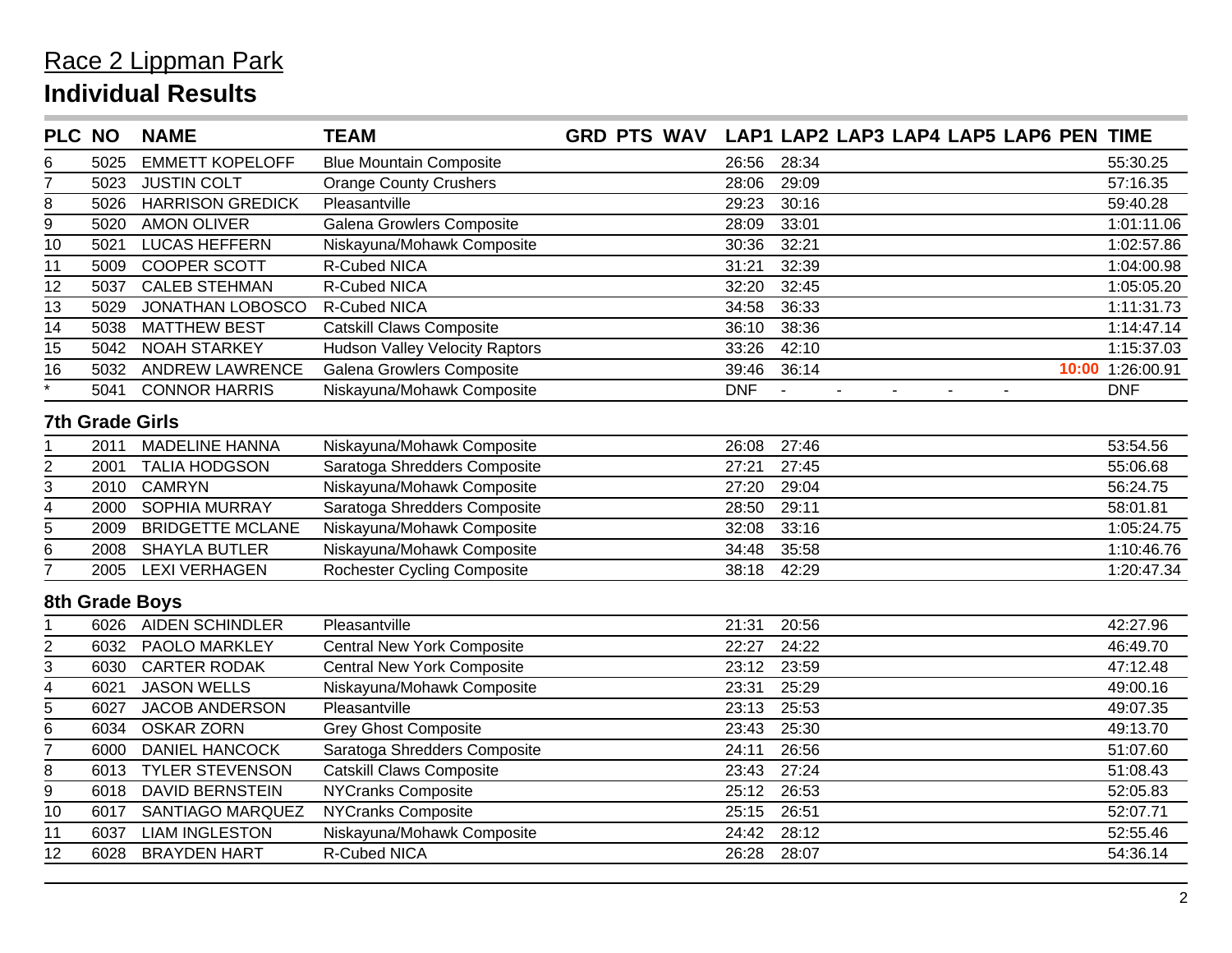|                 | <b>PLC NO</b>          | <b>NAME</b>             | <b>TEAM</b>                           | <b>GRD PTS WAV</b> |              |       |       |     |     | LAP1 LAP2 LAP3 LAP4 LAP5 LAP6 PEN TIME |            |
|-----------------|------------------------|-------------------------|---------------------------------------|--------------------|--------------|-------|-------|-----|-----|----------------------------------------|------------|
| 13              | 6041                   | <b>REED LUDWIG</b>      | NYCranks Composite                    |                    | 25:43        | 29:00 |       |     |     |                                        | 54:44.63   |
| 14              | 6042                   | <b>JASON MARINO</b>     | <b>Blue Mountain Composite</b>        |                    | 26:34        | 28:38 |       |     |     |                                        | 55:13.33   |
| 15              | 6022                   | <b>MATTHEW VIAN</b>     | Niskayuna/Mohawk Composite            |                    | 27:04        | 28:57 |       |     |     |                                        | 56:02.19   |
| $\overline{16}$ | 6040                   | APOLLO ALVAREZ          | <b>Blue Mountain Composite</b>        |                    | 26:36        | 29:26 |       |     |     |                                        | 56:02.95   |
| 17              | 6015                   | <b>JASPER HANCE</b>     | <b>Catskill Claws Composite</b>       |                    | 25:45        | 31:09 |       |     |     |                                        | 56:55.65   |
| 18              | 6019                   | <b>ANDRE WALKER</b>     | <b>NYCranks Composite</b>             |                    | 26:50        | 31:17 |       |     |     |                                        | 58:08.12   |
| 19              | 6003                   | <b>BRENDAN HEAVNER</b>  | Otsego Composite                      |                    | 27:18        | 32:36 |       |     |     |                                        | 59:55.01   |
| 20              | 6024                   | <b>LOCHLAN GRABICKI</b> | Niskayuna/Mohawk Composite            |                    | 30:27        | 34:18 |       |     |     |                                        | 1:04:46.08 |
| 21              | 6002                   | <b>MASON CAMPBELL</b>   | Otsego Composite                      |                    | 34:25        | 37:11 |       |     |     |                                        | 1:11:37.34 |
| 22              | 6012                   | <b>AXEL JUERGENS</b>    | <b>Catskill Claws Composite</b>       |                    | 33:56        | 38:09 |       |     |     |                                        | 1:12:05.76 |
| 23              | 6020                   | <b>WALTER MACDONALD</b> | Niskayuna/Mohawk Composite            |                    | 34:57        | 40:52 |       |     |     |                                        | 1:15:49.58 |
| 24              | 6039                   | <b>TYLER DAMMS</b>      | <b>Catskill Claws Composite</b>       |                    | 35:40        | 41:08 |       |     |     |                                        | 1:16:48.99 |
| 25              | 6016                   | <b>ALEX DENNIS</b>      | Galena Growlers Composite             |                    | 1:05:2 $n/a$ |       | n/a   | n/a | n/a | n/a                                    | XX:XX:XX   |
|                 | <b>8th Grade Girls</b> |                         |                                       |                    |              |       |       |     |     |                                        |            |
|                 | 3003                   | RAQUELLE LANDA          | R-Cubed NICA                          |                    | 25:37        | 25:05 |       |     |     |                                        | 50:43.61   |
| 2               | 3001                   | <b>SCARLETT WINKLER</b> | <b>Orange County Crushers</b>         |                    | 27:21        | 30:17 |       |     |     |                                        | 57:38.22   |
| 3               | 3005                   | <b>CAITLIN WALSH</b>    | <b>Catskill Claws Composite</b>       |                    | 28:36        | 31:14 |       |     |     |                                        | 59:50.39   |
| 4               | 3000                   | <b>OLIVIA BRACKETT</b>  | Saratoga Shredders Composite          |                    | 34:35        | 35:18 |       |     |     |                                        | 1:09:53.47 |
| 5               | 3006                   | <b>ANELA WHITBECK</b>   | Saratoga Shredders Composite          |                    | 34:39        | 39:09 |       |     |     |                                        | 1:13:48.96 |
|                 |                        | <b>Freshman Boys</b>    |                                       |                    |              |       |       |     |     |                                        |            |
|                 | 817                    | <b>JAXSON CALICE</b>    | Chenango Composite                    | 500                | 24:10        | 24:43 | 25:11 |     |     |                                        | 1:14:04.63 |
| 2               | 827                    | <b>LAWTON DENIS</b>     | Niskayuna/Mohawk Composite            | 490                | 24:57        | 25:04 | 24:27 |     |     |                                        | 1:14:30.47 |
| 3               | 828                    | <b>LANDON KINAL</b>     | Niskayuna/Mohawk Composite            | 481                | 24:43        | 25:05 | 24:51 |     |     |                                        | 1:14:39.81 |
| 4               | 818                    | <b>JACK HENDRICKSON</b> | Chenango Composite                    | 472                | 24:58        | 25:04 | 29:13 |     |     |                                        | 1:19:17.53 |
| $\overline{5}$  | 815                    | <b>JEM FURNISS</b>      | Pleasantville                         | 464                | 25:25        | 27:04 | 27:12 |     |     |                                        | 1:19:43.04 |
| 6               | 824                    | <b>BRAEDON BAKER</b>    | Galena Growlers Composite             | 456                | 26:19        | 27:17 | 28:39 |     |     |                                        | 1:22:16.46 |
| $\overline{7}$  | 836                    | <b>TIMOTHY LEICHING</b> | <b>Hudson Valley Velocity Raptors</b> | 448                | 27:22        | 28:16 | 28:09 |     |     |                                        | 1:23:49.09 |
| 8               | 834                    | <b>ETHAN HIGGINS</b>    | R-Cubed NICA                          | 441                | 25:53        | 29:26 | 29:52 |     |     |                                        | 1:25:12.13 |
| $\overline{9}$  | 848                    | <b>ALEXANDRE</b>        | Niskayuna/Mohawk Composite            | 434                | 27:52        | 29:13 | 30:00 |     |     |                                        | 1:27:07.24 |
| 10              | 851                    | <b>ETHAN ADAMS</b>      | <b>Grey Ghost Composite</b>           | 427                | 27:17        | 30:12 | 32:41 |     |     |                                        | 1:30:11.16 |
| 11              | 835                    | <b>SKYE HARRINGTON</b>  | <b>Fingerlakes Composite</b>          | 420                | 29:19        | 30:23 | 33:18 |     |     |                                        | 1:33:01.78 |
| 12              | 841                    | <b>DAMIEN MURPHY</b>    | Galena Growlers Composite             | 414                | 30:28        | 31:02 | 32:12 |     |     |                                        | 1:33:43.16 |
| 13              | 816                    | <b>LOGAN LAROCQUE</b>   | R-Cubed NICA                          | 408                | 28:29        | 31:15 | 34:02 |     |     |                                        | 1:33:46.89 |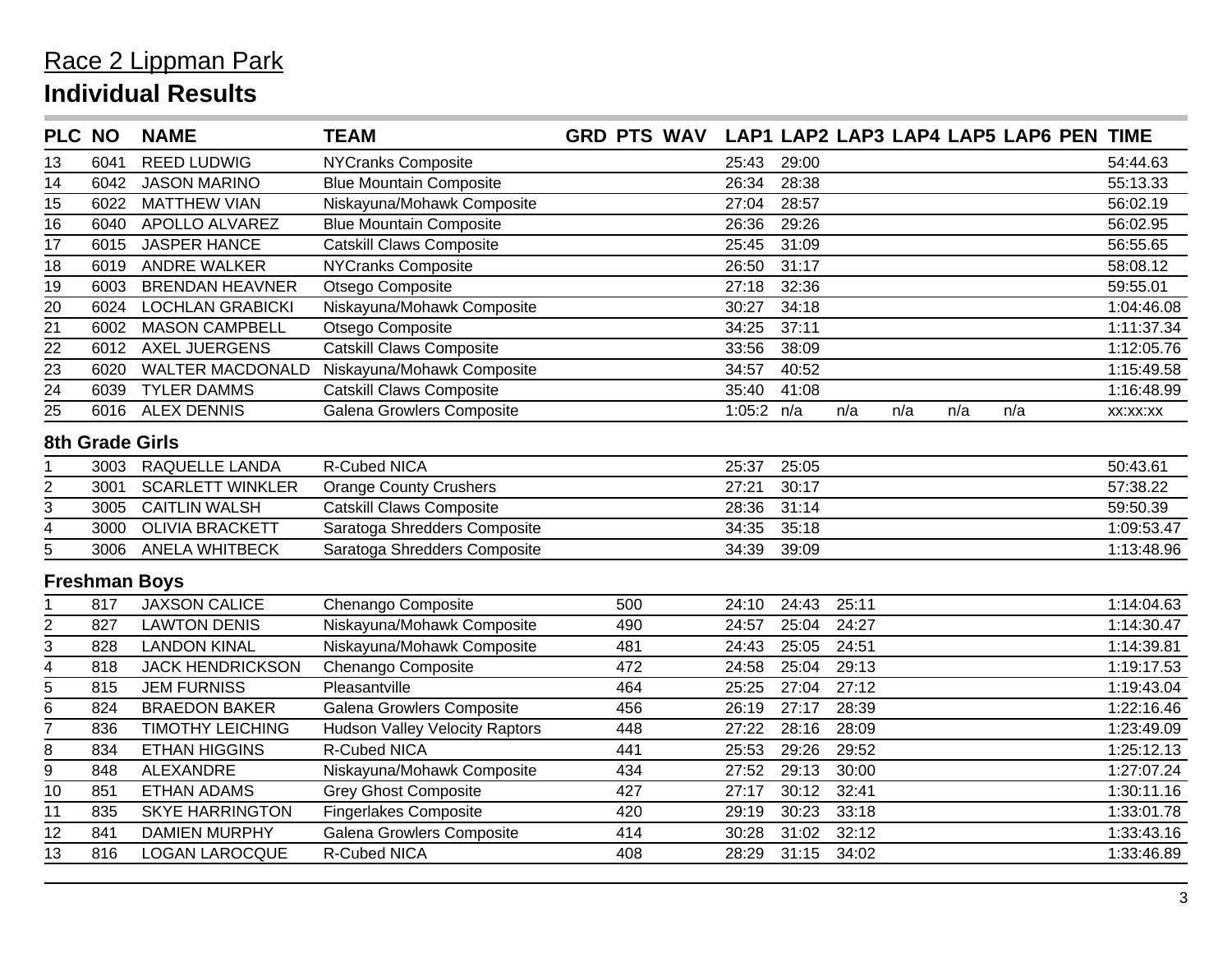| <b>PLC NO</b>           |     | <b>NAME</b>                      | <b>TEAM</b>                                 | GRD PTS WAV LAP1 LAP2 LAP3 LAP4 LAP5 LAP6 PEN TIME |       |            |            |            |            |            |            |
|-------------------------|-----|----------------------------------|---------------------------------------------|----------------------------------------------------|-------|------------|------------|------------|------------|------------|------------|
| 14                      | 819 | <b>CONNOR LOGUE</b>              | <b>Fingerlakes Composite</b>                | 402                                                | 28:23 | 32:05      | 33:32      |            |            |            | 1:34:01.49 |
| 15                      | 825 |                                  | EWAN MACNAUGHTON Niskayuna/Mohawk Composite | 396                                                | 28:47 | 29:51      | 36:19      |            |            |            | 1:34:58.93 |
| 16                      | 823 | <b>BRAEDAN CLARKE</b>            | <b>Catskill Claws Composite</b>             | 390                                                | 32:43 | 32:54      | 34:13      |            |            |            | 1:39:52.37 |
| 17                      | 809 | <b>ALEJANDRO</b>                 | <b>Orange County Crushers</b>               | 385                                                | 29:41 | 32:30      | 37:45      |            |            |            | 1:39:57.97 |
| $\overline{18}$         | 840 | <b>JACKSON KRAUSE</b>            | <b>Catskill Claws Composite</b>             | 380                                                | 29:45 | 34:27      | 36:42      |            |            |            | 1:40:55.69 |
| 19                      | 849 | <b>JAMES HEALEY</b>              | Niskayuna/Mohawk Composite                  | 375                                                | 32:48 | 34:32      | 38:13      |            |            |            | 1:45:34.20 |
| $\overline{20}$         | 837 | <b>DEREK DELAROSA</b>            | <b>ETR Composite</b>                        | 370                                                | 30:26 | 37:02      | 42:25      |            |            |            | 1:49:55.36 |
| 21                      | 833 | <b>DANIEL ZYBERT</b>             | Pleasantville                               | 365                                                | 33:57 | 39:03      | 39:23      |            |            |            | 1:52:25.20 |
| 22                      | 822 | <b>TALON SPRAGUE</b>             | <b>Catskill Claws Composite</b>             | 360                                                | 33:58 | 40:17      | 39:26      |            |            |            | 1:53:43.01 |
| $\overline{\cdot}$      | 803 | <b>BENEDICT BLANDO</b>           | <b>R-Cubed NICA</b>                         | $\mathbf 0$                                        | 40:33 | <b>DNF</b> | <b>DNF</b> | <b>DNF</b> | <b>DNF</b> | <b>DNF</b> | <b>DNF</b> |
|                         |     | <b>Freshman Girls</b>            |                                             |                                                    |       |            |            |            |            |            |            |
|                         | 705 | <b>JANNEKE BAKS</b>              | <b>Hudson Valley Velocity Raptors</b>       | 500                                                | 26:46 | 27:43      | 29:16      |            |            |            | 1:23:46.83 |
| $\overline{2}$          | 703 | <b>AMBER TRAVIS</b>              | R-Cubed NICA                                | 490                                                | 26:43 | 28:30      | 32:35      |            |            |            | 1:27:48.41 |
| 3                       | 709 | <b>EMMA MURRAY</b>               | Saratoga Shredders Composite                | 481                                                | 29:16 | 30:02      | 31:14      |            |            |            | 1:30:33.43 |
| 4                       | 704 | <b>KATHRYN SMITH</b>             | R-Cubed NICA                                | 472                                                | 29:02 | 32:23      | 31:04      |            |            |            | 1:32:30.58 |
| $\overline{5}$          | 706 | <b>CHARLIE VADNAI</b>            | <b>ETR Composite</b>                        | 464                                                | 29:57 | 31:36      | 31:01      |            |            |            | 1:32:35.69 |
| $6\overline{6}$         | 707 | <b>RUTH SEIDEL</b>               | <b>ETR Composite</b>                        | 456                                                | 29:54 | 32:36      | 32:51      |            |            |            | 1:35:23.07 |
| $\overline{7}$          | 708 | <b>CHENOA MARQUEZ</b>            | NYCranks Composite                          | 448                                                | 37:18 | 39:10      | 40:05      |            |            |            | 1:56:34.74 |
| 8                       | 700 | <b>ERIN FILLION</b>              | Saratoga Shredders Composite                | 441                                                | 45:48 | 56:25      | n/a        | n/a        | n/a        | n/a        | XX:XX:XX   |
| <b>JV Boys</b>          |     |                                  |                                             |                                                    |       |            |            |            |            |            |            |
|                         | 208 | <b>EWAN MACDONALD</b>            | Pleasantville                               | 540                                                | 21:58 | 22:52      | 22:43      | 23:06      |            |            | 1:30:40.98 |
| 2                       | 219 | <b>DREW BROOKS</b>               | Galena Growlers Composite                   | 530                                                | 22:30 | 22:40      | 22:37      | 23:19      |            |            | 1:31:07.21 |
| 3                       | 242 | <b>TROY WERTHNER</b>             | <b>NYCranks Composite</b>                   | 521                                                | 22:14 | 23:30      | 23:14      | 23:32      |            |            | 1:32:32.48 |
| $\overline{\mathbf{4}}$ | 215 | <b>JOSEPH SEIDEL</b>             | <b>ETR Composite</b>                        | 512                                                | 22:14 | 23:13      | 23:32      | 23:49      |            |            | 1:32:49.77 |
| 5                       | 213 | <b>KLODEN RAPP</b>               | Chenango Composite                          | 504                                                | 22:17 | 22:49      | 23:27      | 25:02      |            |            | 1:33:37.15 |
| 6                       | 212 | <b>JASPER TRAVIS</b>             | R-Cubed NICA                                | 496                                                | 22:29 | 23:27      | 24:22      | 25:18      |            |            | 1:35:37.26 |
| $\overline{7}$          | 241 | <b>JON TABER</b>                 | <b>Central New York Composite</b>           | 488                                                | 22:30 | 23:33      | 24:55      | 24:56      |            |            | 1:35:56.48 |
| 8                       | 207 | NIKIAN SAUTHOFF                  | Pleasantville                               | 481                                                | 22:15 | 24:31      | 26:21      | 27:55      |            |            | 1:41:03.57 |
| $9$                     | 210 | PHILLIP MAUGHAN                  | R-Cubed NICA                                | 474                                                | 24:50 | 25:45      | 25:51      | 25:48      |            |            | 1:42:14.73 |
| $\overline{10}$         | 200 | <b>ROBIN N'DOLO</b>              | Saratoga Shredders Composite                | 467                                                | 24:56 | 25:03      | 25:49      | 26:34      |            |            | 1:42:24.56 |
| 11                      | 202 | <b>JOSEPH MARINO</b>             | <b>Blue Mountain Composite</b>              | 460                                                | 22:44 | 24:13      | 25:10      | 32:09      |            |            | 1:44:18.09 |
| 12                      | 214 | <b>TYLER HOPKINS</b>             | Chenango Composite                          | 454                                                | 23:05 | 25:11      | 26:43      | 29:17      |            |            | 1:44:18.15 |
| 13                      | 211 | CHARLES LOBOSCO III R-Cubed NICA |                                             | 448                                                | 23:27 | 25:45      | 26:32      | 28:33      |            |            | 1:44:19.33 |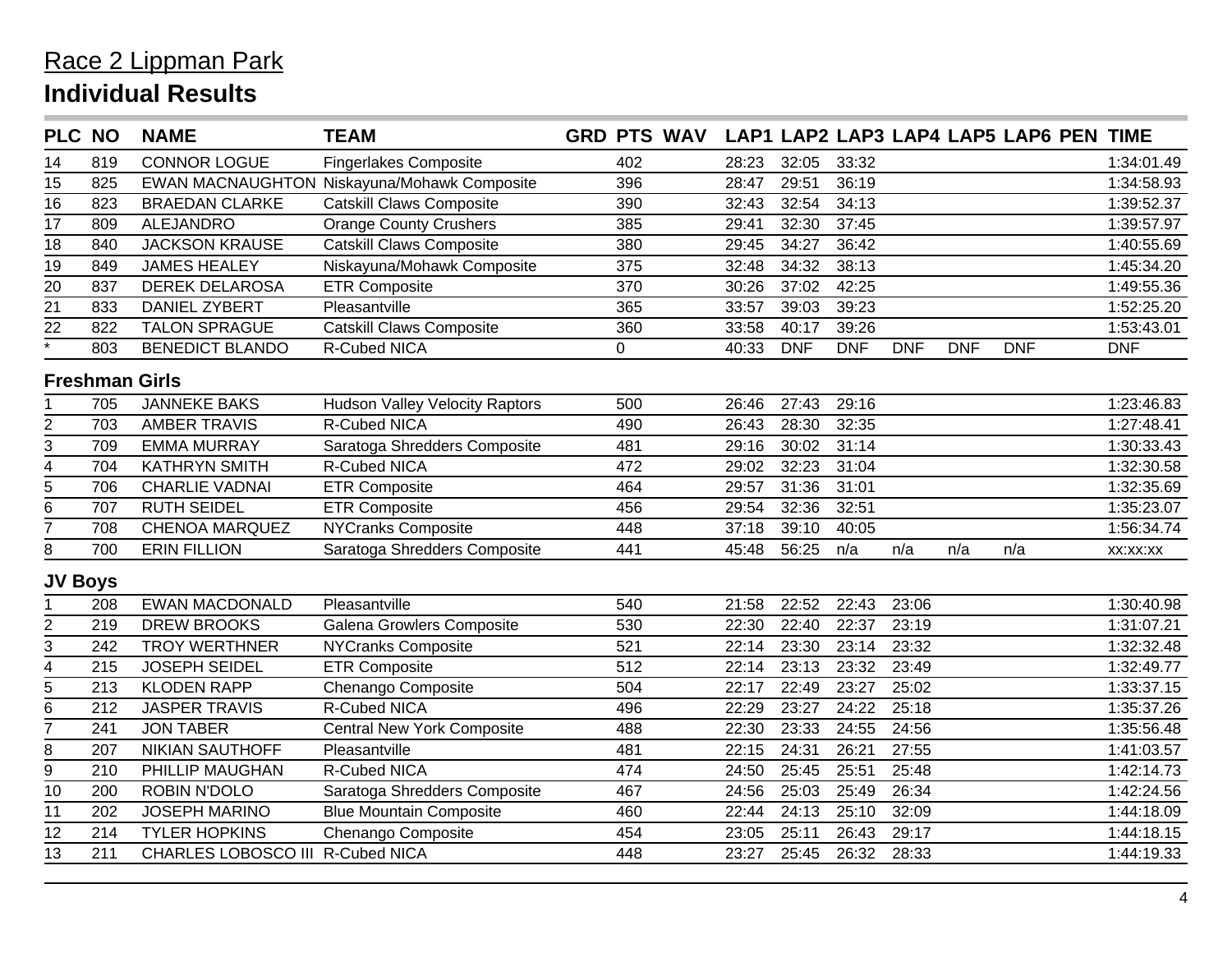#### Race 2 Lippman Park **Individual Results**

| <b>PLC NO</b>     |     | <b>NAME</b>              | <b>TEAM</b>                        | <b>GRD PTS WAV</b> |       |       |            |            |            | LAP1 LAP2 LAP3 LAP4 LAP5 LAP6 PEN TIME |       |                  |
|-------------------|-----|--------------------------|------------------------------------|--------------------|-------|-------|------------|------------|------------|----------------------------------------|-------|------------------|
| 14                | 201 | <b>DAVID VERWYS</b>      | <b>Rensselaer County Composite</b> | 442                | 24:46 | 25:44 | 25:39      | 25:45      |            |                                        |       | 05:00 1:46:57.19 |
| 15                | 204 | <b>JORDAN DILIBERTO</b>  | Otsego Composite                   | 436                | 26:15 | 27:16 | 27:12      | 28:15      |            |                                        |       | 1:48:59.38       |
| 16                | 224 | <b>GARRETT</b>           | Niskayuna/Mohawk Composite         | 430                | 27:19 | 28:51 | 29:36      | 30:00      |            |                                        |       | 1:55:46.69       |
| 17                | 233 | <b>STEVEN BROWN</b>      | Galena Growlers Composite          | 425                | 26:07 | 27:55 | 30:08      | 32:00      |            |                                        |       | 1:56:12.31       |
| 18                | 243 | <b>AIDAN HOYT</b>        | Chenango Composite                 | 420                | 24:48 | 29:58 | 29:09      | 31:38      |            |                                        | 05:00 | 2:00:35.96       |
| $\overline{19}$   | 226 | <b>BOHDAN KINAL</b>      | Niskayuna/Mohawk Composite         | 415                | 27:45 | 30:25 | 31:03      | n/a        | n/a        | n/a                                    |       | XX:XX:XX         |
| 20                | 209 | <b>CONNOR COOPER</b>     | <b>R-Cubed NICA</b>                | 410                | 28:19 | 30:25 | 33:58      | n/a        | n/a        | n/a                                    |       | XX:XX:XX         |
| $\overline{21}$   | 205 | NATHAN HEAVNER           | Otsego Composite                   | 405                | 29:43 | 30:14 | 33:02      | n/a        | n/a        | n/a                                    |       | XX:XX:XX         |
| $\overline{22}$   | 238 | <b>ZACHARY STEIN</b>     | <b>NYCranks Composite</b>          | 400                | 31:37 | 34:12 | 36:07      | n/a        | n/a        | n/a                                    |       | XX:XX:XX         |
| 23                | 232 | <b>RYAN WALSH</b>        | <b>Catskill Claws Composite</b>    | 396                | 31:48 | 33:09 | 37:30      | n/a        | n/a        | n/a                                    |       | XX:XX:XX         |
| $\overline{24}$   | 239 | <b>OWEN GRABICKI</b>     | Niskayuna/Mohawk Composite         | 392                | 33:24 | 35:12 | 36:10      | n/a        | n/a        | n/a                                    |       | XX:XX:XX         |
| $\overline{25}$   | 220 | <b>GRAYSON BOYER</b>     | Galena Growlers Composite          | 388                | 27:57 | 32:33 | 45:01      | n/a        | n/a        | n/a                                    |       | XX:XX:XX         |
| $\overline{26}$   | 235 | <b>DAN THOMPSON</b>      | Galena Growlers Composite          | 384                | 32:12 | 35:46 | 38:09      | n/a        | n/a        | n/a                                    |       | XX:XX:XX         |
| $\overline{27}$   | 227 | <b>NOLAN MCCARTHY</b>    | <b>Rochester Cycling Composite</b> | 380                | 38:54 | 42:31 | 40:05      | n/a        | n/a        | n/a                                    |       | XX:XX:XX         |
| $\overline{28}$   | 231 | <b>NOLAN BROWN</b>       | <b>Catskill Claws Composite</b>    | 376                | 39:02 | 42:56 | 47:33      | n/a        | n/a        | n/a                                    |       | XX:XX:XX         |
| 29                | 222 | LUKE MASTRANDREA         | <b>NYCranks Composite</b>          | 372                | 31:31 | 53:17 | n/a        | n/a        | n/a        | n/a                                    |       | XX:XX:XX         |
| $\overline{\ast}$ | 225 | <b>SEAN MCLANE</b>       | Niskayuna/Mohawk Composite         | 0                  | 26:22 | 27:42 | 29:00      | <b>DNF</b> | <b>DNF</b> | <b>DNF</b>                             |       | <b>DNF</b>       |
|                   | 236 | <b>ANDREW THOMPSON</b>   | Galena Growlers Composite          | $\mathbf 0$        | 32:13 | 33:23 | <b>DNF</b> | <b>DNF</b> | <b>DNF</b> | <b>DNF</b>                             |       | <b>DNF</b>       |
| <b>JV Girls</b>   |     |                          |                                    |                    |       |       |            |            |            |                                        |       |                  |
|                   | 123 | LILLIANA O'DONNELL       | Niskayuna/Mohawk Composite         | 540                | 25:40 | 26:57 | 27:43      | 27:48      |            |                                        |       | 1:48:09.53       |
| 2                 | 116 | <b>EMMA JARL</b>         | Pleasantville                      | 530                | 28:07 | 28:28 | 28:42      | 29:22      |            |                                        |       | 1:54:42.16       |
| 3                 | 109 | <b>AGATHA RYAN</b>       | <b>Catskill Claws Composite</b>    | 521                | 28:26 | 28:11 | 29:14      | 30:39      |            |                                        |       | 1:56:32.82       |
| 4                 | 121 | <b>OLIVIA GUZZO</b>      | Niskayuna/Mohawk Composite         | 512                | 28:20 | 30:36 | 32:11      | 33:55      |            |                                        |       | 2:05:04.49       |
| 5                 | 118 | <b>EDAN PAGGY</b>        | <b>Independent Riders</b>          | 504                | 28:54 | 31:52 | 32:58      | 34:42      |            |                                        |       | 2:08:27.71       |
| 6                 | 101 | <b>LEAH WYCKOFF</b>      | Otsego Composite                   | 496                | 30:49 | 33:13 | 33:32      | n/a        | n/a        | n/a                                    |       | XX:XX:XX         |
| $\overline{7}$    | 125 | <b>HANNAH MANZOLINI</b>  | <b>Independent Riders</b>          | 488                | 30:44 | 44:45 | 30:30      | n/a        | n/a        | n/a                                    |       | XX:XX:XX         |
| 8                 | 105 | <b>LYLA MOUSOUROULIS</b> | <b>ETR Composite</b>               | 481                | 32:54 | 37:08 | 39:01      | n/a        | n/a        | n/a                                    |       | XX:XX:XX         |
| 9                 | 113 | <b>SAYRE CONNORS</b>     | Otsego Composite                   | 474                | 41:35 | 44:27 | 50:48      | n/a        | n/a        | n/a                                    |       | XX:XX:XX         |
| 10                | 104 | <b>TRINITY TAYLOR</b>    | R-Cubed NICA                       | 467                | 41:19 | 49:57 | 49:17      | n/a        | n/a        | n/a                                    |       | XX:XX:XX         |
| 11                | 110 | <b>ELIZABETH HOADLEY</b> | Pleasantville                      | 460                | 43:32 | 47:45 | 49:19      | n/a        | n/a        | n/a                                    |       | XX:XX:XX         |
| $\overline{12}$   | 122 | <b>MADISON LAWRENCE</b>  | Galena Growlers Composite          | 454                | 42:08 | 49:08 | n/a        | n/a        | n/a        | n/a                                    |       | XX:XX:XX         |
| $\overline{13}$   | 124 | <b>EMMA BROOKS</b>       | Galena Growlers Composite          | 448                | 42:44 | 52:25 | n/a        | n/a        | n/a        | n/a                                    |       | XX:XX:XX         |
| 14                | 100 | MCKENNA VERHAGEN         | <b>Rochester Cycling Composite</b> | 442                | 43:29 | 58:14 | n/a        | n/a        | n/a        | n/a                                    |       | XX:XX:XX         |
| 15                | 112 | <b>JORDAN FRANK</b>      | Niskayuna/Mohawk Composite         | 436                | 49:27 | 55:27 | n/a        | n/a        | n/a        | n/a                                    |       | XX:XX:XX         |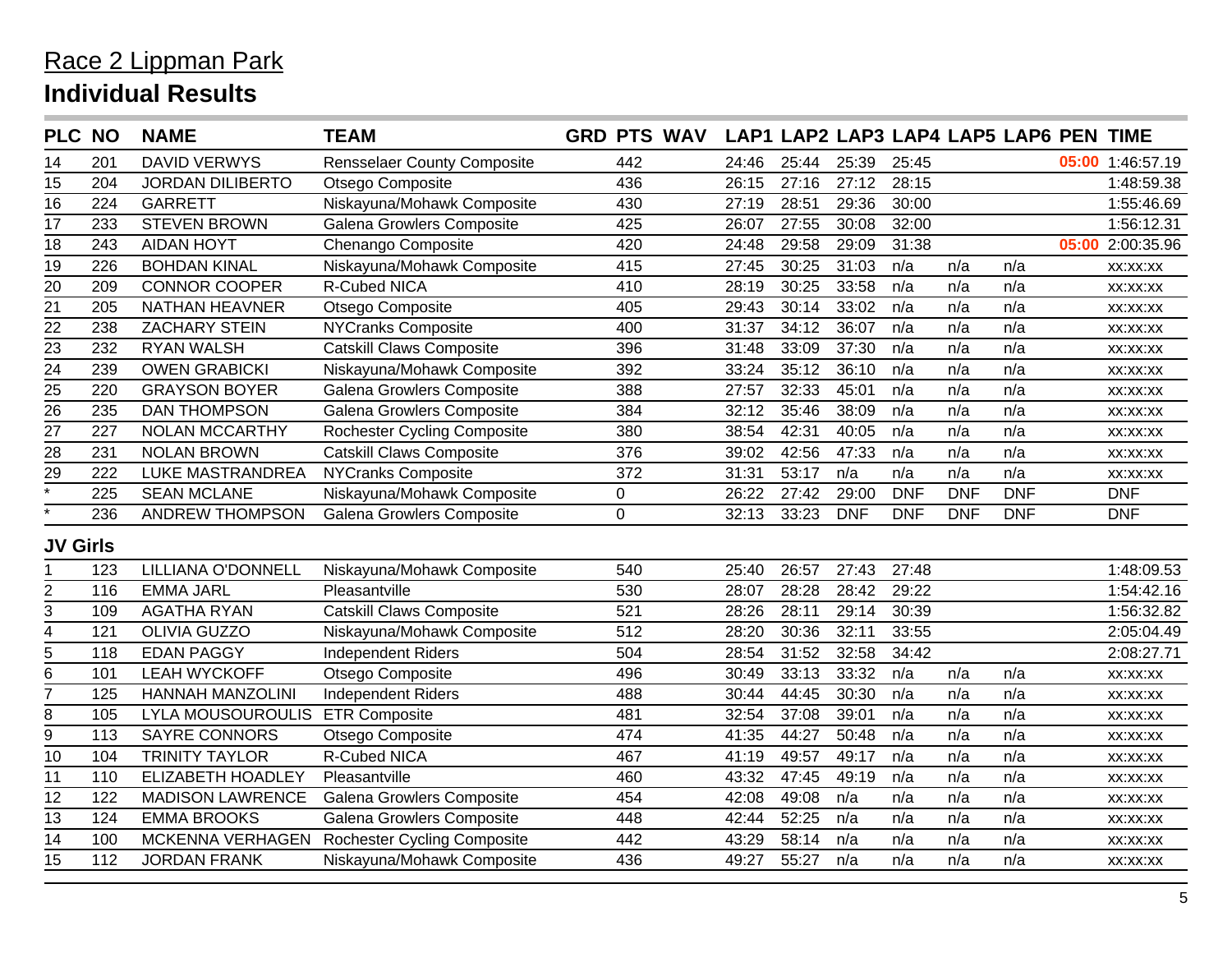| <b>PLC NO</b>      |     | <b>NAME</b>             | <b>TEAM</b>                                | GRD PTS WAV LAP1 LAP2 LAP3 LAP4 LAP5 LAP6 PEN TIME |       |            |            |            |            |            |                  |
|--------------------|-----|-------------------------|--------------------------------------------|----------------------------------------------------|-------|------------|------------|------------|------------|------------|------------------|
|                    |     | <b>Sophomore Boys</b>   |                                            |                                                    |       |            |            |            |            |            |                  |
|                    | 512 | <b>MAX RUSSO</b>        | NYCranks Composite                         | 500                                                | 24:19 | 24:54      | 25:30      |            |            |            | 1:14:45.37       |
| $\overline{2}$     | 522 | <b>RYAN DEMEO</b>       | <b>NYCranks Composite</b>                  | 490                                                | 24:34 | 25:22      | 25:50      |            |            |            | 1:15:47.17       |
| 3                  | 507 | <b>CARTER MOOERS</b>    | <b>NYCranks Composite</b>                  | 481                                                | 24:30 | 25:30      | 25:59      |            |            |            | 1:16:00.43       |
| 4                  | 502 | LUKE ZEBELMAN           | Pleasantville                              | 472                                                | 24:55 | 25:35      | 25:56      |            |            |            | 1:16:27.59       |
| 5                  | 509 | <b>BEN WIKE</b>         | Pleasantville                              | 464                                                | 25:27 | 25:35      | 26:03      |            |            |            | 1:17:06.67       |
| 6                  | 520 | <b>OWEN EVANS</b>       | <b>Rochester Cycling Composite</b>         | 456                                                | 24:44 | 26:05      | 28:34      |            |            |            | 1:19:24.56       |
| 7                  | 516 | <b>SAM GRIFF</b>        | Pleasantville                              | 448                                                | 26:09 | 26:33      | 26:42      |            |            |            | 1:19:25.57       |
| 8                  | 500 | <b>OWEN LETTERMAN</b>   | <b>R-Cubed NICA</b>                        | 441                                                | 24:13 | 25:01      | 25:21      |            |            |            | 05:00 1:19:36.95 |
| 9                  | 511 | <b>JAKE RUSSO</b>       | <b>NYCranks Composite</b>                  | 434                                                | 26:07 | 27:02      | 27:14      |            |            |            | 1:20:24.56       |
| 10                 | 504 | <b>SIMON KANE</b>       | <b>NYCranks Composite</b>                  | 427                                                | 24:41 | 26:16      | 29:32      |            |            |            | 1:20:30.52       |
| 11                 | 518 | <b>LUCAS ALBER</b>      | Niskayuna/Mohawk Composite                 | 420                                                | 26:38 | 27:54      | 27:05      |            |            |            | 1:21:38.92       |
| 12                 | 515 | <b>COLIN SHERIDAN</b>   | <b>Blue Mountain Composite</b>             | 414                                                | 26:27 | 27:27      | 27:48      |            |            |            | 1:21:42.68       |
| 13                 | 539 | <b>MATTEO BLUM</b>      | Pleasantville                              | 408                                                | 27:33 | 27:12      | 27:29      |            |            |            | 1:22:15.61       |
| $\overline{14}$    | 519 | <b>NATHAN REED</b>      | <b>Grey Ghost Composite</b>                | 402                                                | 26:54 | 27:51      | 28:32      |            |            |            | 1:23:18.07       |
| 15                 | 543 | <b>NASH ROBERTS</b>     | Independent Riders                         | 396                                                | 26:19 | 28:09      | 31:15      |            |            |            | 1:25:44.59       |
| $\overline{16}$    | 514 | PATRICK GILBERT         | Niskayuna/Mohawk Composite                 | 390                                                | 27:55 | 28:35      | 29:40      |            |            |            | 1:26:10.99       |
| 17                 | 501 | <b>WILLIAM SULAS</b>    | Otsego Composite                           | 385                                                | 27:45 | 30:16      | 30:53      |            |            |            | 1:28:54.66       |
| 18                 | 532 | <b>BANYAN LOVE</b>      | <b>Fingerlakes Composite</b>               | 380                                                | 28:21 | 29:57      | 31:00      |            |            |            | 1:29:19.35       |
| $\overline{19}$    | 535 | <b>DREW MARGELOT</b>    | R-Cubed NICA                               | 375                                                | 28:40 | 30:11      | 30:48      |            |            |            | 1:29:39.83       |
| 20                 | 534 | <b>LUCCA BARRY</b>      | Niskayuna/Mohawk Composite                 | 370                                                | 29:49 | 31:44      | 33:46      |            |            |            | 1:35:19.91       |
| $\overline{21}$    | 526 | <b>ALEX DOWNS</b>       | R-Cubed NICA                               | 365                                                | 30:42 | 31:35      | 33:50      |            |            |            | 1:36:08.17       |
| $\overline{22}$    | 541 | <b>GABE LUNIN-PACK</b>  | ETR Composite                              | 360                                                | 36:44 | 40:00      | 42:06      |            |            |            | 1:58:50.52       |
| $\overline{23}$    | 529 | <b>CHARLIE SHELDON</b>  | Galena Growlers Composite                  | 356                                                | 40:16 | 44:43      | 55:44      |            |            |            | 2:20:44.39       |
| $\overline{\cdot}$ | 524 |                         | CHRISTOPHER GOBLE Catskill Claws Composite | 0                                                  | 29:13 | 35:53      | <b>DNF</b> | <b>DNF</b> | <b>DNF</b> | <b>DNF</b> | <b>DNF</b>       |
| $\overline{\cdot}$ | 542 | <b>DANA JAMES</b>       | <b>Fingerlakes Composite</b>               | $\boldsymbol{0}$                                   | 29:35 | 43:00      | <b>DNF</b> | <b>DNF</b> | <b>DNF</b> | <b>DNF</b> | <b>DNF</b>       |
| $\star$            | 523 | <b>BENJAMIN</b>         | <b>Catskill Claws Composite</b>            | $\mathbf 0$                                        | 36:41 | 39:55      | <b>DNF</b> | <b>DNF</b> | <b>DNF</b> | <b>DNF</b> | <b>DNF</b>       |
| $\overline{\ast}$  | 505 | <b>DOMINIC DURSO</b>    | <b>Fingerlakes Composite</b>               | $\mathbf 0$                                        | 35:07 | <b>DNF</b> | <b>DNF</b> | <b>DNF</b> | <b>DNF</b> | <b>DNF</b> | <b>DNF</b>       |
|                    |     | <b>Sophomore Girls</b>  |                                            |                                                    |       |            |            |            |            |            |                  |
|                    | 404 | <b>MAGGIE WU</b>        | <b>NYCranks Composite</b>                  | 500                                                | 28:10 | 31:00      | 30:46      |            |            |            | 1:29:58.02       |
| 2                  | 400 | <b>DELIA MEMMER</b>     | <b>Watervile Mountain Bike</b>             | 490                                                | 31:10 | 34:25      | 38:57      |            |            |            | 1:44:33.64       |
| 3                  | 402 | <b>LILY GALLUCCIO</b>   | R-Cubed NICA                               | 481                                                | 32:42 | 35:42      | 39:23      |            |            |            | 1:47:48.35       |
| $\overline{4}$     | 401 | <b>VIDA HENDRICKSON</b> | Chenango Composite                         | 472                                                | 36:01 | 38:18      | 39:08      |            |            |            | 1:53:28.63       |